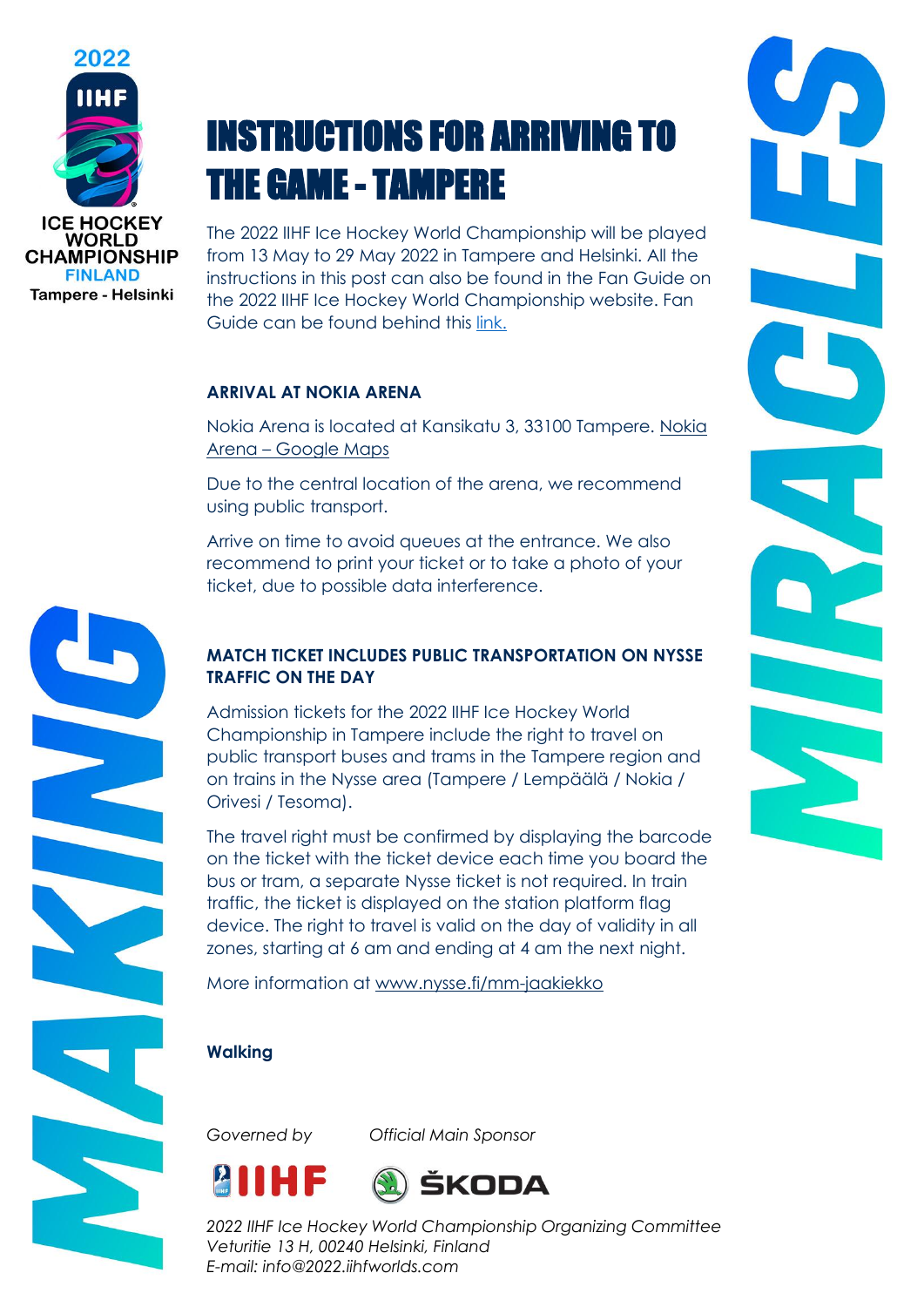

Getting to the arena on foot is easy and effortless. The arena can be reached on foot via Sorinsilta and Sorinkatu. On Sorinsilta there are two passageways located on Kansikatu and between the Opal and Topaz of the Deck buildings. The third access route to the arena is located on Sorinkatu, from where you can turn onto Kansakuja. Along the walking routes you will also find signs for the Nokia Arena.

### **By bike**

There are no separate bike parks in the deck area or on the Sorinsilta. There are several bike parks in the vicinity of the deck, about 250 meters from the arena: next to the green areas of Vuolteenkatu and Tuomiokirkonkatu, on Sorinkatu and Ratapihankatu. You can also park kick boards and electric kick boards here.

### **By tram**

The arena can be reached by two different lines. On line 1, the nearest stop to the arena is Sorin aukio, located on the Hatanpää highway. When arriving on line 3, the nearest stop is Tulli, which is located on Itsenäisyyskatu. The nearest tram stop is Sorin aukio, from where you can walk to the arena in a few minutes. Tram routes can be found [here.](https://reittiopas.tampere.fi/-/Nokia%20Arena%2C%20Kalevanharju%2C%20Tampere%3A%3A61.493611%2C23.773954)

### **By bus**

Most of Tampere's local transport or Nyssen buses stop in the center of Tampere, which is a short walk from the arena. The nearest bus stops are Bus Station, Railway Station, Sorin aukio, Ratina and the University. See [Nysse schedules.](https://reittiopas.tampere.fi/-/Nokia%20Arena%2C%20Kalevanharju%2C%20Tampere%3A%3A61.493611%2C23.773954)

### **By train**

Tampere Central Station is about 600 meters from the arena. From the train station you can walk to the main doors of the arena in 5 minutes. VR has added more train shifts to several game days. See current train timetables on [VR's website.](https://www.vr.fi/)

### **By taxi**

*Governed by Official Main Sponsor*





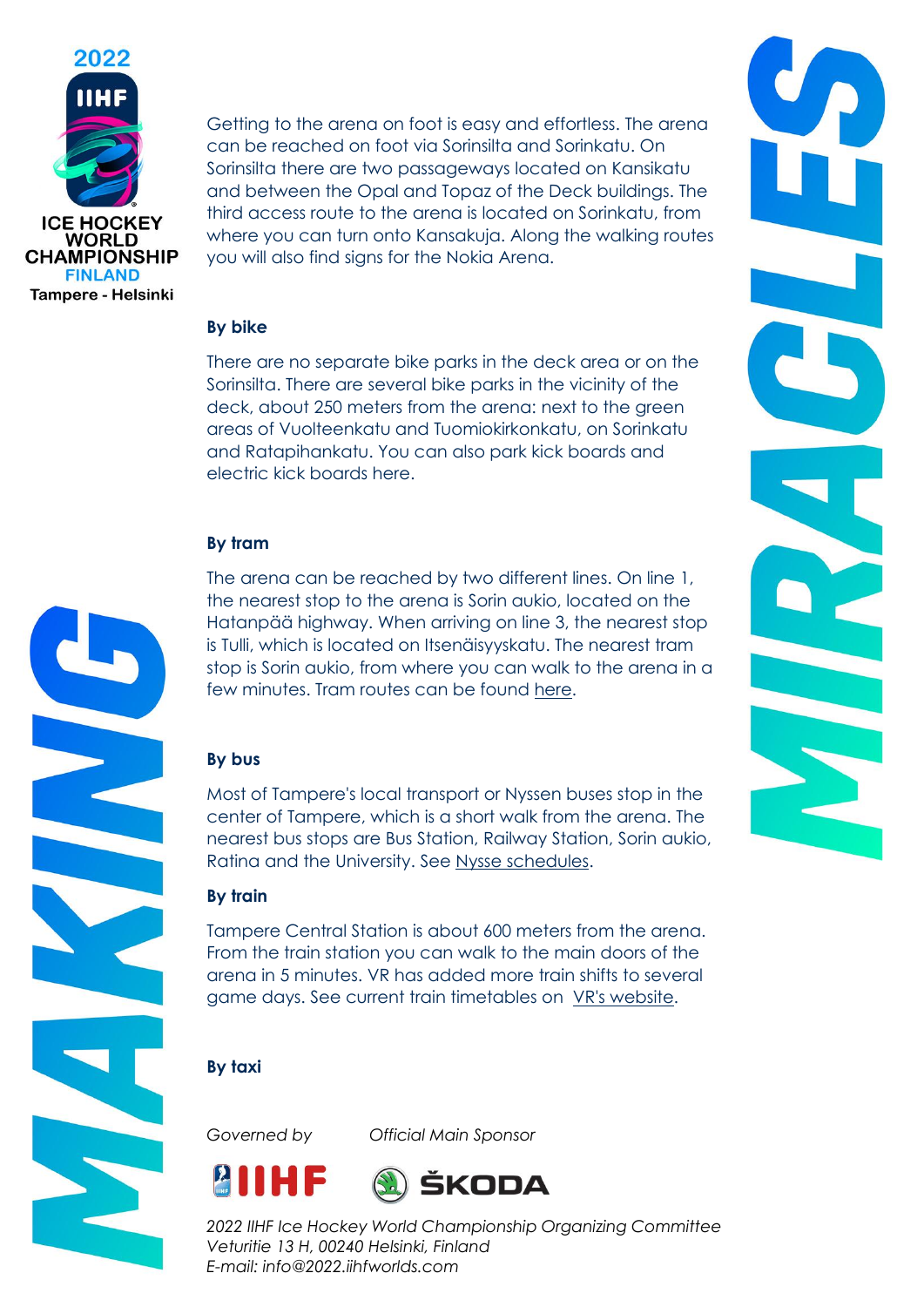

During game events, Sorinkatu is passable. Taxi for disabled brings customers to Sorinkatu, which has entrance to accessible tribune. Taxi for disaled are able to make a U-turn and leave the southern end of Sorinkatu.

Other taxis use the nearest taxi ranks, which are located on the east and west sides of the bus station, the railway station, Koskipuisto, Suvantokatu and Tampere-talo.

### **With own car**

We recommend leaving your car at home, since there are no separate private parking spaces in the arena. However, there are 3,500 parking spaces near the arena, a 5-10 minute walk from the main doors. The nearest parking facilities are

- Finnpark Tullintori (4min)
- Finnpark Koskikeskus (8min)
- Finnpark Hämppi A (9min)
- Finnpark Asema (8min)

Moovy has drawn up a map for arena visitors to the city from the south, east and west, showing the recommended parking garages in the direction of entry.

The city of Tampere's [free access parking](https://www.tampere.fi/liikenne-ja-kadut/pysakointi/liityntapysakointi.html) can be used freely in connection with arena events.

Learn more [How to ge to the arena -](https://nokiaarena.fi/saapuminen/nain-tulet-areenalle/) Nokia Arena.

# **OPENING THE DOORS**

Nokia Arena will open 90 minutes before the first game, and after the end of previous games, when the hall is first emptied. Tickets will be checked at the entrance while ensuring that no prohibited articles are brought into the hall. You are not allowed to bring your own drinks or food to the arena. Please leave your luggage, umbrellas and other extra items at home, as there is no clothing or luggage storage in the arena. Please also follow the general guidelines for preventing coronavirus infection - use a mask, keep your distance and take care of hand hygiene.

*Governed by Official Main Sponsor*





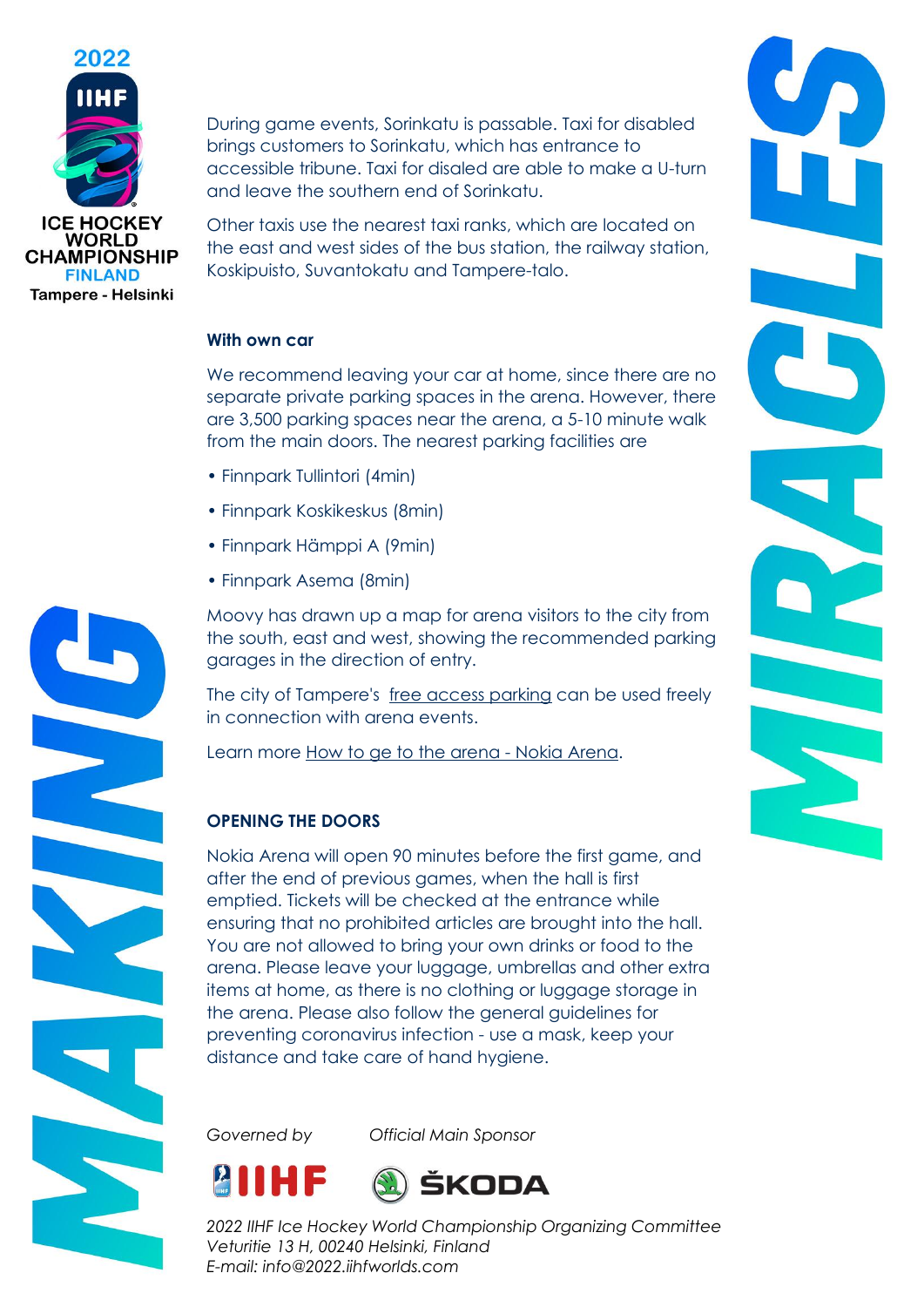

### **ACCESSIBILITY**

Accessibility has already been taken into account in the design of the environment at Nokia Arena, so navigating the arena with aids is easy and smooth.

Entrance to accessible tribune is located between the main doors A and B, at the corner of Sorinkatu and Sorinsilla. All floors of the Nokia Arena are serviced by a lift.

The escort service for the accessible tribune takes place from Sorinkatu, where there are three free accessible parking spaces. Paid accessible parking spaces can be found in the parking spaces of Aimo Park Arena.

### **SAFETY**

Arrangements related to safety comply with Finnish law.

### **Forbidden items are:**

- Guns
- Explosives

• Melee weapons, rods and sticks, fists and other similar objects

• Food and drink

• Whistles, vuvuzelas, horns, megaphones and similar objects - Lamps and similar objects that may disturb others, especially flashlights, flashing lights, laser pointers and other similar objects

• Flags on metal or wooden bars (flags on plastic bars are allowed up to 1 m in length)

• Any object that can record audio or audio and video for professional purposes, broadcast, or in any way distribute audio or audio and video as recordings, news, descriptions of a game, or parts of a game, or to the entire game network. Except for cell phones, tablets and PDAs.

• Cameras with remote lenses

*Governed by Official Main Sponsor*



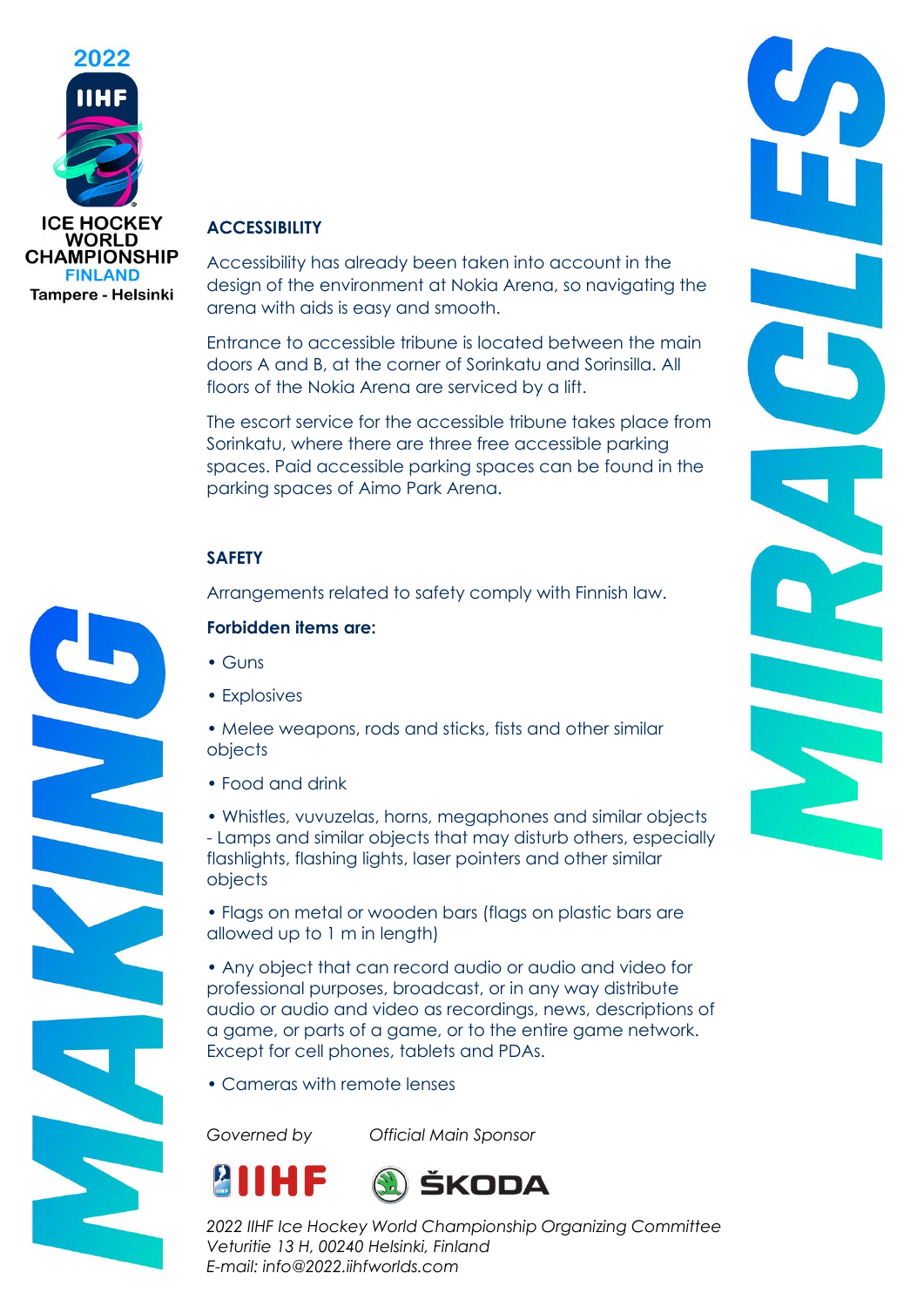

Tampere - Helsinki

- Animals
- Advertisements or other commercial materials
- **Baby Strollers**

# **FOOD AND DRINK**

Nokia Arena has a total of 22 restaurants and bars offering unforgettable food and beverage experiences to suit all tastes. Please note that alcoholic beverages are not allowed in the auditorium.

**Learn more** [Food and Drink -](https://nokiaarena.fi/ruoka-ja-juoma/) Nokia Arena

# **PAYMENT METHODS AT THE NOKIA ARENA**

Nokia Arena operates on a cashless basis, meaning that the most common payment methods are debit and credit cards and other contactless payment methods. Inside the Nokia Arena, there is a currency exchange where cash can be topped up with an Arena Food & Beverage card. Please note that the money loaded on the card will not be refunded.

If you have additional questions, you can send a message to: tickets@2022.iihfworlds.com. or see if you have an answer to your question here: [Frequently asked questions -](https://nokiaarena.fi/info/usein-kysyttya/) Nokia Arena.

For more information on Nokia Arena, see: Info - [Nokia Arena](https://nokiaarena.fi/info/)

*Governed by Official Main Sponsor*





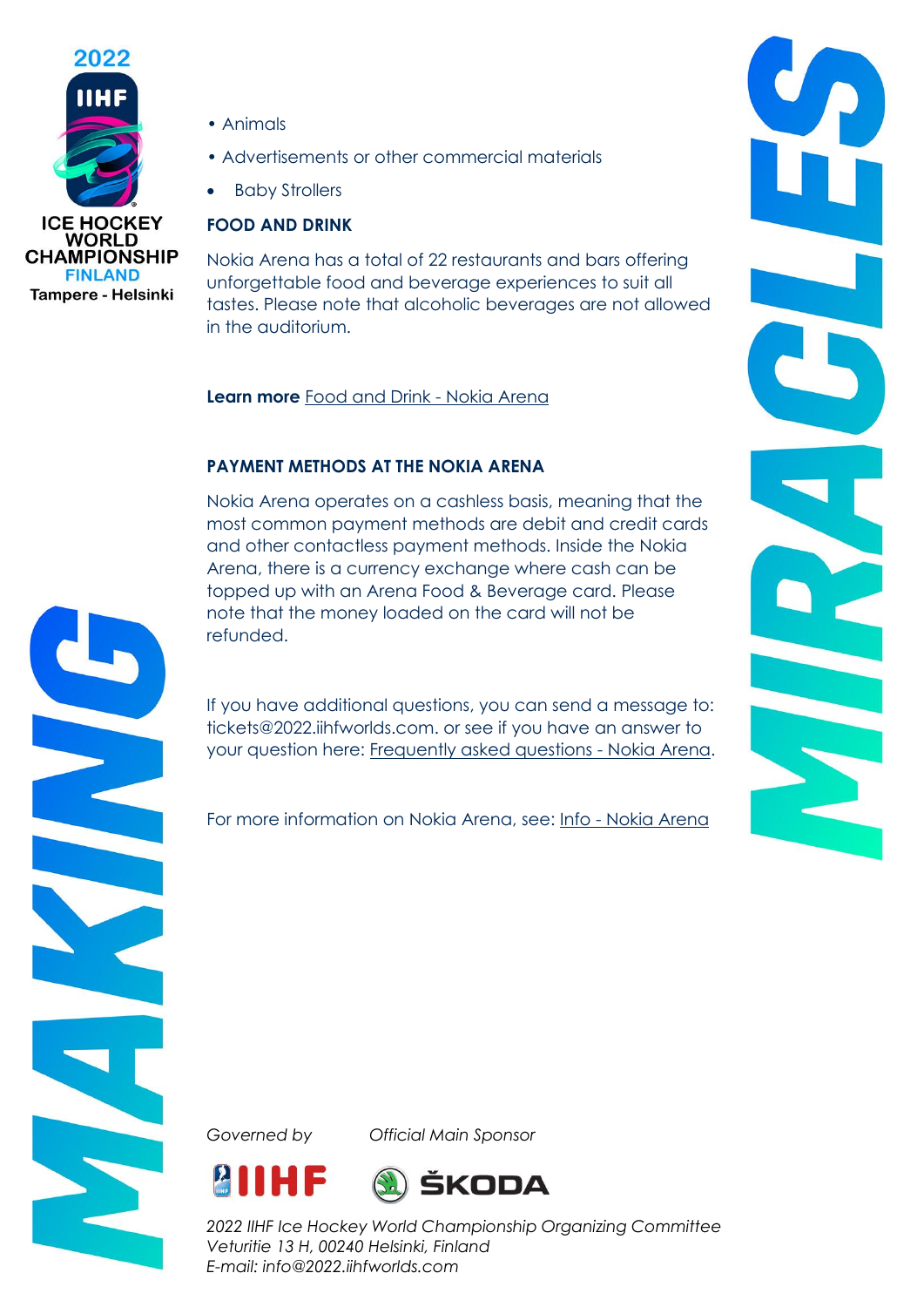

# INSTRUCTIONS FOR ARRIVING TO THE GAME - HELSINKI

The 2022 IIHF Ice Hockey World Championship will be played from 13 May to 29 May 2022 in Tampere and Helsinki. All the instructions in this post can also be found in the Fan Guide on the 2022 IIHF Ice Hockey World Championship website. Fan Guide can be found behind this [link.](https://www.iihf.com/en/events/2022/wm/statichub/24192/fan_guide)

### **ARRIVAL AT HELSINKI ICE HALL**

Helsinki Ice Hall is located at Nordenskiöldinkatu 11–13, 00250 Helsinki. [Helsinki Ice Hall](https://goo.gl/maps/8wtvFK6CGtrDMMBB9) – Google Maps

Arrive on time to avoid queues at the entrance. We also recommend to print your ticket or to take a photo of your ticket, due to possible data interference.

### **Walking**

Arriving on foot to Helsinki Ice Hall is easy and effortless. From Pasila and Tripla, walk straight on Pasilankatu and Veturitie to Nordenskiöldinkatu. From the direction of the city center, you can choose a route either along the shores of Töölönlahti, past the Helsinki Ice Hall along Urheilukatu or directly on Mannerheimintie to Nordenskiödinkatu. Along the walking routes you will also find signs for Helsinki Ice Hall.

### **By bike**

By bike you can leave the bike either to Mall of Triplan's bike park on the premises and travel on foot or by pyblic transport or drive straight to the bike park close to the main entrance of Helsinki Ice Hall. Notice that the bike park is not monitored.

# **By tram and bus**

Helsinki Ice Hall can be reached from the direction of the city center along the lines passing north on Mannerheimintie: lines

*Governed by Official Main Sponsor*







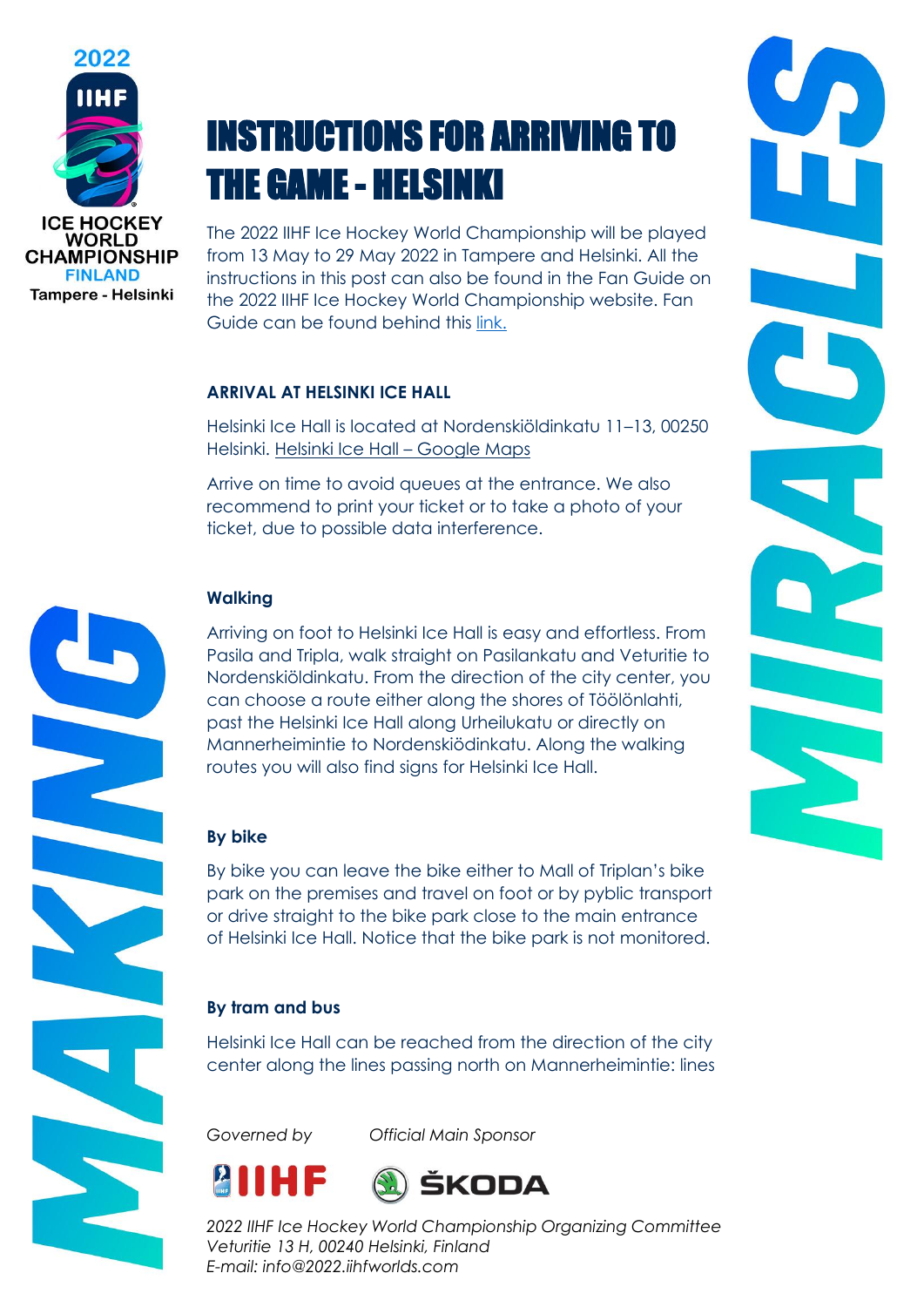

2, 4 and 10. You have to jump off at the Kansaneläkelaitos (KELA) stop.

There are several bus options both from the city center and in front of Mall of Tripla's / Pasila station, more detailed information can be found in the [HSL Route Guide.](https://www.hsl.fi/)

#### **By train**

It is about 1.6 km from Pasila Station to the ice hall and about 2.6 km from Helsinki Central Station. From both, the journey to the ice hall can be continued on foot or with the help of public transport. VR has added more train shifts to several game days. See current train timetables on [VR's website](https://www.vr.fi/)

### **By taxi**

The taxi stand is on Nordenskiöldinkatu right in front of the hall on the main entrance side. The taxis for disabled will be able to bring customers directly to the E-entrance of the ice hall, from there there is unobstructed access to the wheelchair stands E1 and E9.

### **With own car**

We recommend that you leave your car at home, since only part of the car park in the ice hall is open to the public and it is easy to get to the hall on foot or by public transportation. The nearest car park is in the Olympic Stadium car park, about a 10-15 minute walk to the main doors of the ice hall .

# **OPENING THE DOORS**

The doors of the Helsinki Ice Hall will be opened to the public 60 minutes before the first game, and after the end of the previous game, when the hall is first emptied. Tickets will be checked at the entrance while ensuring that prohibited items are not brought into the hall. You are not allowed to bring your own drinks or food to the ice hall. Leave your suitcases, umbrellas, strollers and other extra items at home, as there is no clothing or luggage storage in the ice hall. Please also follow the general guidelines for coronavirus prevention - use a mask, keep your distance and take care of hand hygiene.

*Governed by Official Main Sponsor*





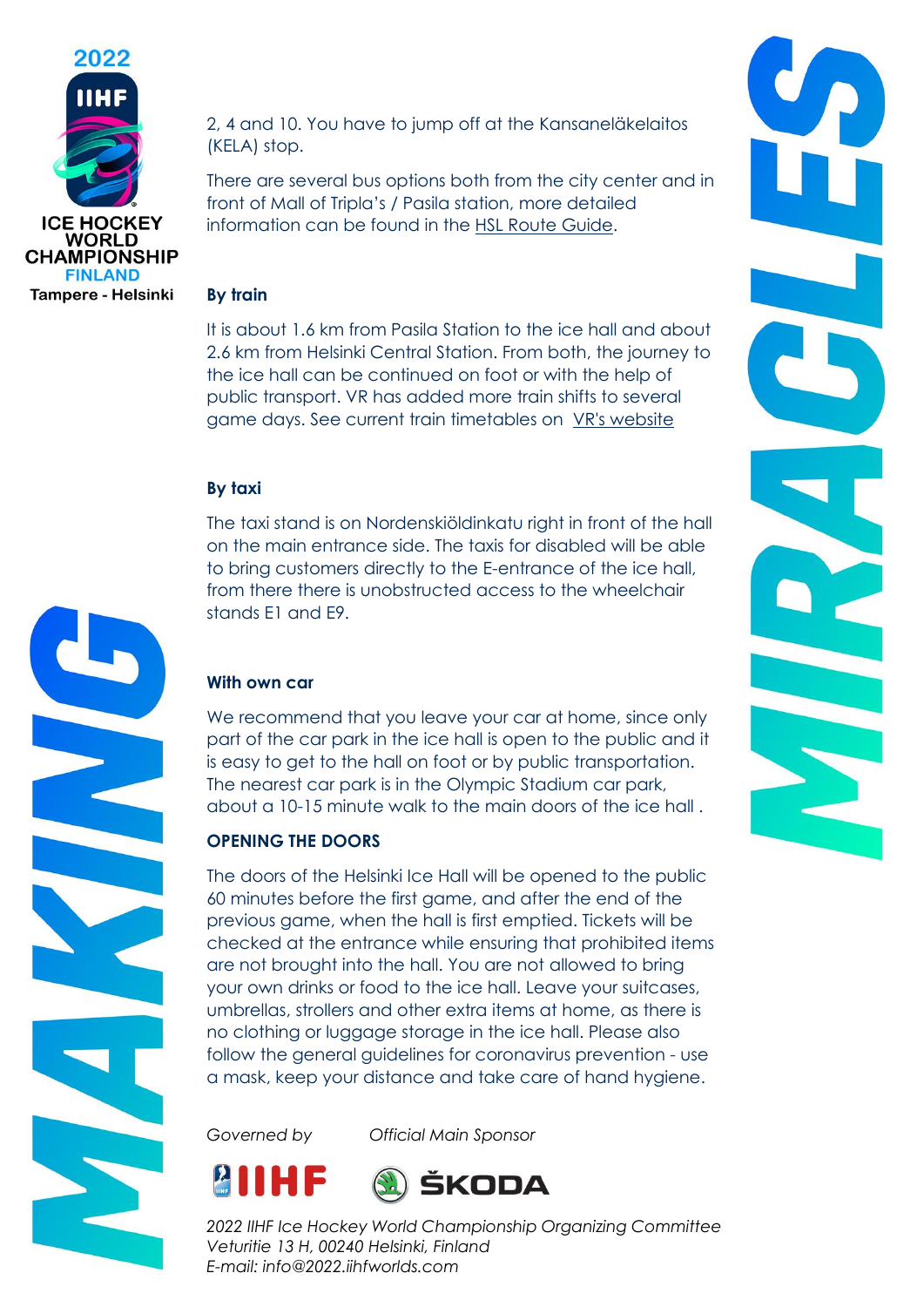

### **ACCESSIBILITY**

Entrance to accessible tribune to Helsinki Ice Hall is the Eentrance, which is located on the left side of the hall on the Nordenskiöldinkatu side, on the "roof" of the ticket sales building.

There will be 10 wheelchair spaces in the tribune during the World Cup, which will be in front of the tribune E1 and E9. The escorts are located next to the wheelchair spaces.

Place of purchase for E tribune are located behind the E1 tribune.

NOTE! Wheelchair spaces have been sold to tribunes F1 and E9. However, tribunes E1 and E9 are used, so that both tribunes have entrance to accessible tribune. Tickets with placeholder F1 are in the tribune E1. Law enforcement officers direct their clients to the right places. It is possible to get your own vehicle in front of the hall. Law enforcement officers steer the car either in front of the E-doors or down next to the A-doors.

# **SAFETY**

Arrangements for safety within Finland comply with Finnish law.

### **Prohibited items include:**

- Guns
- Explosives
- Melee weapons, rods and sticks, fists and similar objects
- Food and drink
- Whistles, vuvuzelas, horns, megaphones and similar objects - Lamps and similar objects that can disturb others, especially flashlights, flashing lights, laser pointers and similar objects
- Flags on metal or wooden bars (flags on plastic bars are allowed up to 1 m in length)

*Governed by Official Main Sponsor*